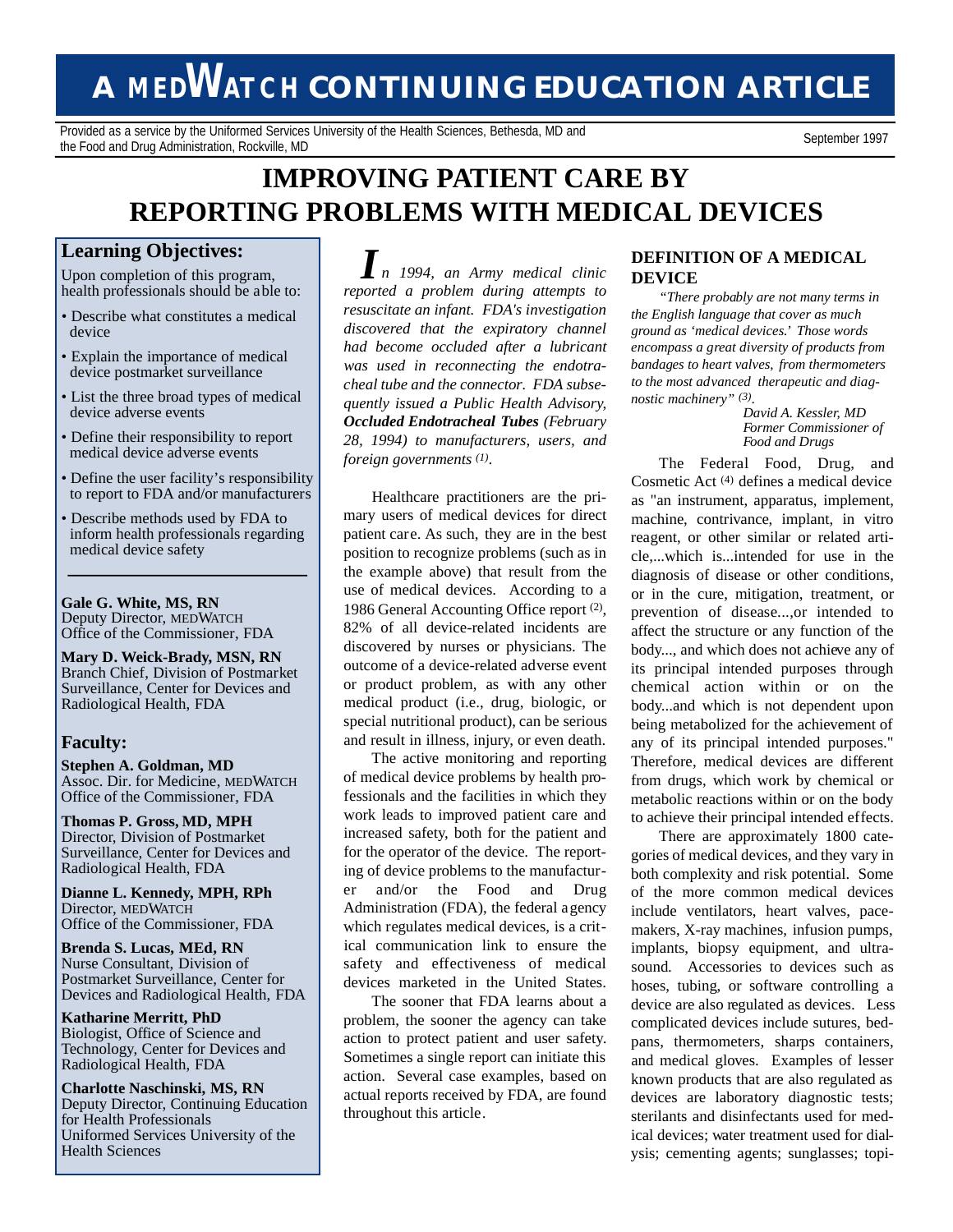cal wound dressings; home diagnostic kits; and even leeches.

*CASE EXAMPLE:* An 81 year old female was undergoing surgery for a left hip implant. The surgery was proceeding routinely until the surgeon placed bone cement into the acetabular area in preparation to fit the hip implant. The patient went into anaphylactic shock and died. *Q - Is bone cement a medical device? A - Yes.*

Simply, if a product is not a medication (drug or biologic) and is used for diagnosis or treatment, it is probably a medical device.

An understanding of the routes by which medical devices come to be marketed, and the limitations of what is known about a device before it is marketed, offers valuable insight into why it is so important that health professionals closely monitor medical devices which they use in their clinical practice.

#### **THE PREMARKET REVIEW**

Before medical devices can be made available for use by the healthcare community, the manufacturer must first gain approval or permission for marketing by FDA. Part of the premarket review requires that device manufacturers develop good testing and manufacturing practices (which are inspected by FDA). The desired outcome of this process is the production of a consistently well-made, reliable, safe, and effective medical device which the user can depend upon to function for the specified life of the product.

It was not until 1976, when Congress amended the Food, Drug, and Cosmetic Act, that FDA received the authority to require that new medical devices be proven safe and effective before being marketed. Prior to that time, FDA could only take action against hazardous or misrepresented devices after they were in the marketplace. The 1976 law created two primary routes to market medical devices, based on risk potential and product complexity:

1) **The 510(k) or premarket notification** is the simplest and most common route. For a device to be cleared via this route, the manufacturer must demonstrate that the new product is "substantially equivalent" to a device that is already on the market (the assumption is that the new product is safe and effective for the intended use, performs consistently, and is as good as what is currently available on the market). FDA then reviews the device by assessing the similarities to a device(s) already on the market. Examples include infusion pumps, foley catheters, and endotracheal tubes.

2) **The PMA or premarket approval application** route must be used if the new medical device is not similar to a device already on the market. In this case, the manufacturer must conduct clinical and preclinical scientific studies to demonstrate that the device is safe and effective for its intended uses. Examples of devices in which a PMA was filed include stentless heart valves, coated vascular grafts, and implantable devices that combine cardiac pacing with defibrillation.

*Note:* Medical devices which were on the market prior to 1976 were "grandfathered," which means they were allowed to remain in general use, but are subject to an FDA request for safety and effectiveness data from studies.

In spite of a rigorous premarket review process, medical devices (or any other medical products) are only as safe as the information known at that moment in time. For example, clinical trials for a medical device may involve only a few hundred patients; medical devices are typically "bench-tested" (rather than tested in real-life clinical situations); and unlike drugs, most durable medical devices have no established end-of-life (i.e. , it is unknown how long a device can be used and how frequently it can be used). **Therefore, healthcare professionals cannot assume that FDA has determined definitively that a device cleared** for marketing is absolutely safe for **human use.**

The accumulation, review, and evaluation of information that is gained about a product once it is cleared and available for marketing is called **Postmarket Surveillance.**

# **THE IMPORTANCE OF POSTMARKET SURVEILLANCE**

Once the premarket process is com-

pleted and a device goes into widespread use, unforeseen problems can still arise. For example, adverse effects that occur relatively rarely or relate to product labeling (including instructions) or user technique and skill, cannot always be detected during the premarket review. Furthermore, questions related to durability, biocompatibility, and toxicology in humans may not be answered with certainty until a device has been on the market for a number of years.

Hospitals and other clinical settings monitor for problems with devices and other products within their facilities. These internal surveillance systems help to track and trend problems within the facility to improve the delivery of patient care.

FDA and manufacturers utilize a variety of postmarket surveillance tools to signal important events or trends in order to help identify the cause of device failures and to take appropriate action. In addition, medical devices continue to be tested by the manufacturer even after approval. FDA also performs in-house laboratory research to further analyze problems related to device safety.

To optimize postmarket surveil**lance in the detection of medical device problems, FDA and manufacturers are dependent upon individual healthcare professionals and the facilities in which** they work to report problems with **medical devices.** 

# **IDENTIFYING AND AVOIDING PROBLEMS WITH MEDICAL DEVICES**

#### *Types of Problems*

Problems with medical devices generally fall into one of the following three broad categories:

#### **• Device Problems:**

Device problems include malfunctions (e.g., mechanical, electrical, or software-related), manufacturing defects in product design or development, or material problems such as product instability.

#### **• Use Problems:**

Use problems may be caused by inadequate or misleading labeling, confusing instructions, inadequate packaging, design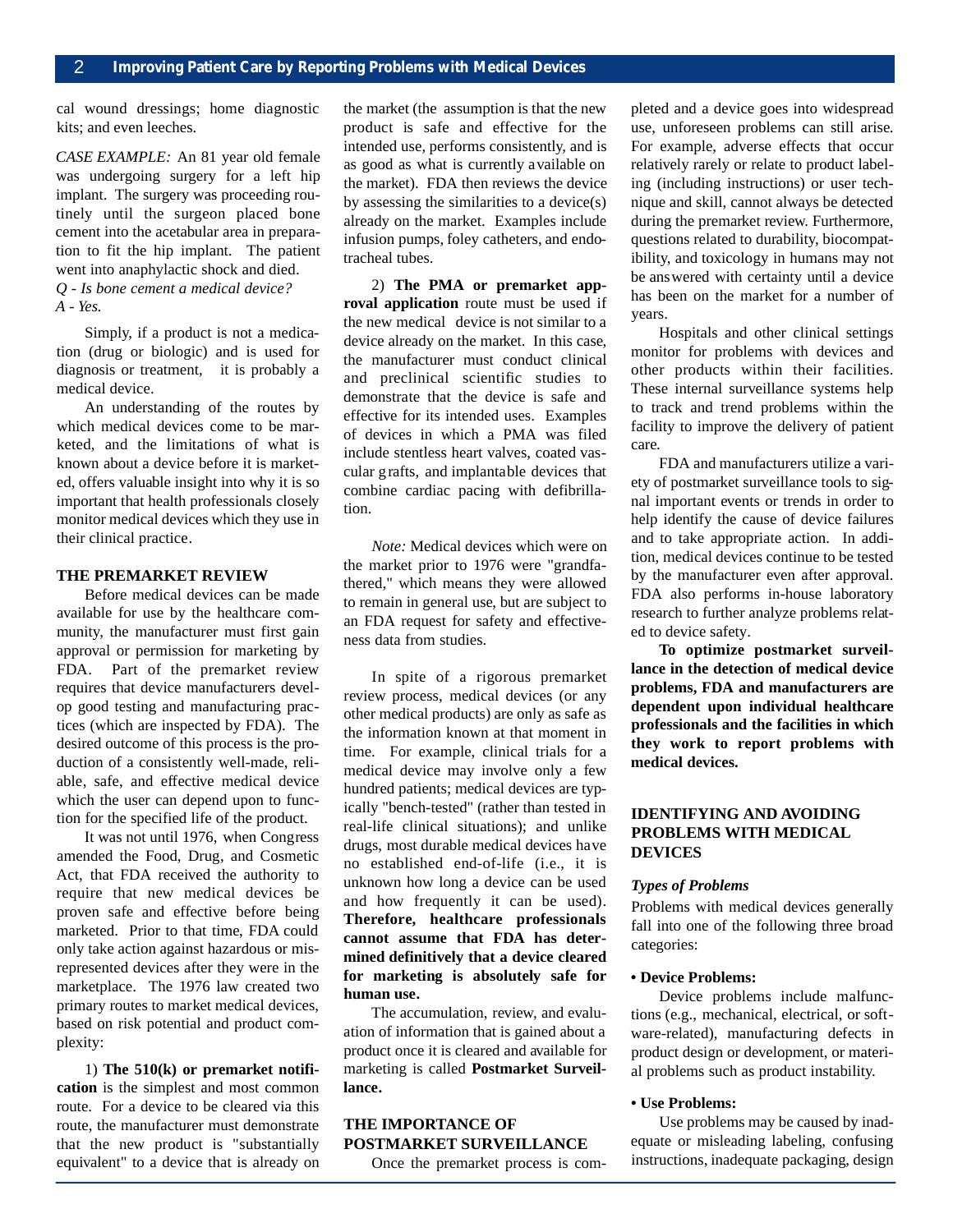problems which make the device difficult to use, or inadequate training in the use of the device. Use problems can cause or induce user errors. (See boxed information "Human Factors" on this page).

### **• Clinical Problems:**

Clinical problems can occur with a patient who is sensitive or allergic to a device, has a preexisting condition that makes the device difficult or risky to use, or in whom the device would have an inherent risk.

#### *Avoiding problems*

Healthcare professionals can do some simple things to avoid common problems with medical devices:

- **•** understand how a device should be used, and for which patients it is probably not safe
- **•** be familiar with the instructions and other labeling
- **•** inspect and test equipment prior to use
- **•** make sure that devices are properly maintained and serviced
- **•** do not use a device that has malfuntioned until it has been "cleared" by the appropriate facility staff (i.e., biomedical engineering)
- **•** understand that the manufacturer may not be held liable for patient injury if a medical device is used in a manner not specified in the labeling  $(8,9,10)$ .
- **•** do not use a device past its expiration date.

# **REPORTING DEVICE-RELATED PROBLEMS:**

Healthcare professionals are **encouraged** to report medical device problems directly to the manufacturer and/or FDA whenever it is suspected that the product caused or contributed to an adverse outcome. However, health professionals who practice in hospitals, outpatient treatment, diagnostic, and surgical facilities, or longterm care facilities need to be aware that **their facility is responsible** for reporting serious device-related events to the manufacturer and/or FDA. These types of facilities are called device "user facilities." The key to effective reporting is to understand the two complementary avenues for national adverse event reporting:

- Medical Device Reporting (MDR) **requires** device user facilities, manufacturers, and distributors to promptly notify FDA about device-related events that may have caused or contributed to a death, serious illness or injury; and
- MedWatch, the FDA Medical Products Reporting Program, which **encourages** individual health professionals to notify FDA and/or the manufacturer about serious adverse events and product problems with medical products. (i.e., events not reportable under MDR).

# **MEDICAL DEVICE REPORTING (MDR) BY USER FACILITIES**

The purpose of MDR is to ensure that the most serious problems with medical devices will be identified at the level of the user and will be reported by the user facility to the manufacturer and/or the FDA. The MDR regulation was published on December 11, 1995 (11) and became effective on July 31, 1996. This regulation facilitates the implementation of the user facility reporting requirements of the Safe Medical Devices Act of 1990 (12) and adds new requirements for manufacturers and user facilities, as well as requirements for written procedures, complaint files, and reporting forms. Since the user facility has direct access to the patient and the device, it is in the best position to obtain the information that manufacturers and FDA need to determine whether the event presents a public health risk <sup>(13)</sup>.

### **What is a device user facility?**

Healthcare professionals who practice in any of the following types of clinical settings are working in a device user facility (i.e., facilities which are subject to MDR reporting):

- **Hospitals** (providers of diagnostic, therapeutic, surgical, and other patient services which include general, chronic disease, rehabilitative, psychiatric, and other special-purpose facilities)
- **Long-Term Care Facilities** (providers of skilled nursing care, hospice care, or rehabilitation services)
- **Ambulatory Surgical Facilities** (providers of same-day outpatient surgical services)
- **Outpatient Treatment Facilities** (providers of nonsurgical therapeutic care on an outpatient basis, which includes ambulance providers, rescue services, and home healthcare services)
- **Outpatient Diagnostic Facilities** (providers of diagnostic testing on an outpatient basis, such as diagnostic radiography, mammography, ultrasonography, electrocardiography, magnetic resonance imaging, computerized axial tomography, and *invitro* testing services).

# **HUMAN FACTORS**

(the study of the interaction between the user and the device)

FDA is interested in knowing about device use problems in order to minimize error and patient injuries that result from user error (5). Human factors problems are more likely to occur with technologically advanced devices, such as programmable devices (6). Device use problems can happen in spite of adequate training and a high level of caution.

Examples of design problems that tend to induce user error include: complicated or unconventional arrangements of controls, displays, and tubing; poor design that makes installation and maintenance unnecessarily complex; ambiguous or difficult to read displays; confusing or unnecessarily intrusive alarms; hard to remember or confusing device operating procedures; inadequate device feedback or status indication that causes user uncertainty; and poorly designed labeling (7) .

On the other hand, well-designed devices are those that are consistent with the user's experience; are logical and not confusing; minimize the need for depending on memory and making mental calculations; do not overtax the user's strength, dexterity, visual ability, or auditory capacity; alert the user to device-related problems; prevent users from making fatal errors that could otherwise occur easily; and are supported by readable and understandable labeling<sup>(7)</sup>.

Health care practitioners can play an active role in device design by reporting information that they believe will help a manufacturer make a better device.

There are clinical settings which are **exempt** from MDR reporting require-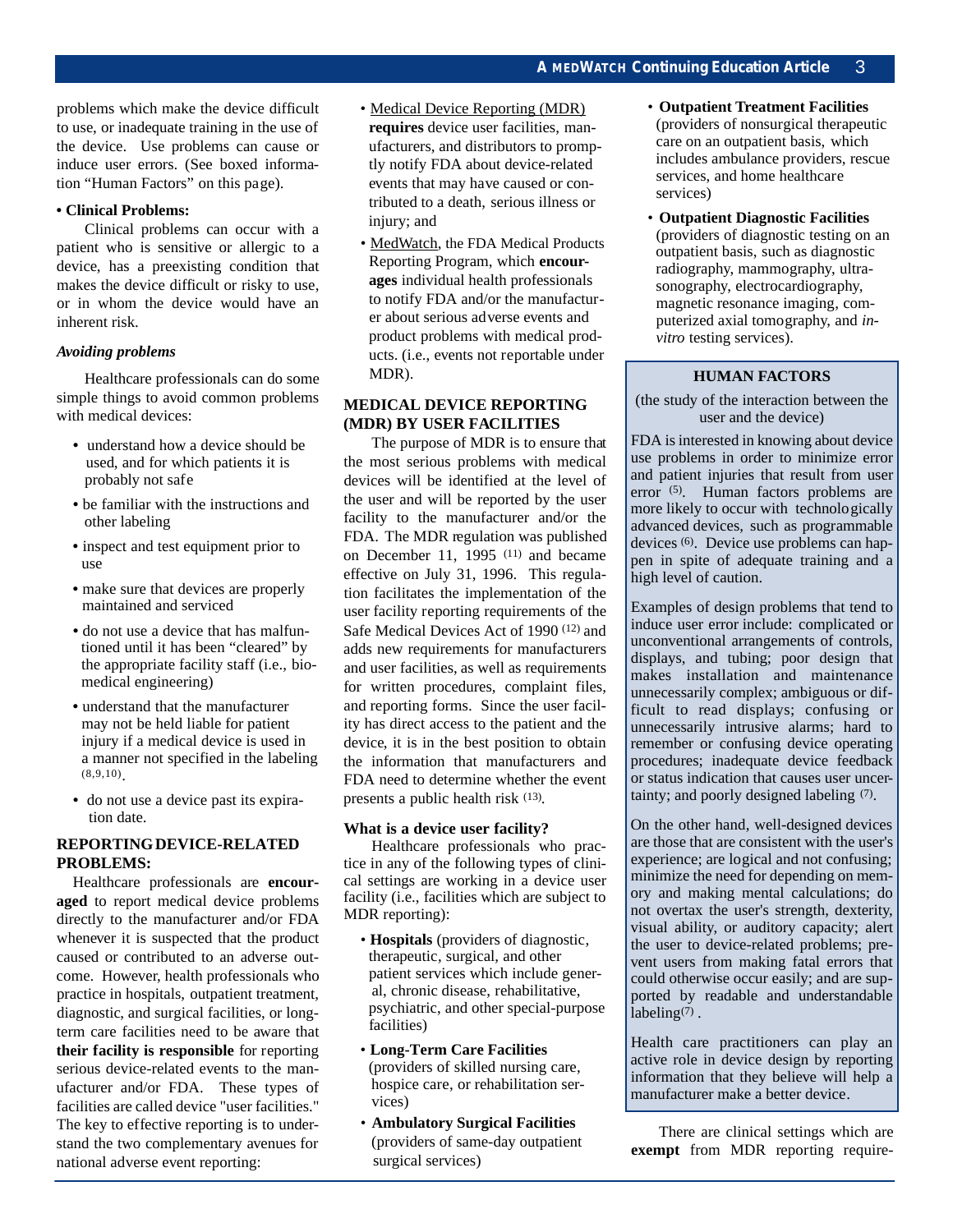ments. These facilities include offices of physicians, dentists, chiropractors, optometrists, nurse practitioners, school-based clinics, employee health clinics, and freestanding care units. **However, health professionals who work under the auspices of a user facility are subject to their facility's mandatory reporting requirements.**

# **How and what must user facilities report?**

User facilities are required to complete a mandatory reporting form (FDA 3500A) whenever they receive or otherwise become aware of information that reasonably suggests that a device has or may have caused or contributed to the **death, serious illness, or serious injury** of a patient in the facility. Mandatory reporting requirements by user facilities could also include **device malfunctions** and/or **user error** which results in **death or serious illness/injury.** See TABLE 1 for further clarification of the meaning of "caused or contributed" and TABLE 2 for the FDA definition of "serious illness/serious injury" related to device reporting.

The user facility has the responsibility for determining if the **device-related event** is reportable based on the facts and circumstances observed by its medical or nursing personnel.

User facilities have an additional responsibility to report, on a semiannual basis, all reports they submitted to FDA and the manufacturer within the previous 6 months. FDA uses these reports to monitor the compliance of the manufacturer with their reporting requirements.

*Note:* There are no mandatory reporting requirements for user facilities to report adverse events or problems with other medical products, such as medications. However, healthcare professionals are encouraged to report these occurrences via the voluntary MedWatch reporting mechanism.

**Death:** Must be reported by the user facility to the **FDA and the manufacturer** of the device within 10 working days of the facility becoming aware of the event.

*CASE EXAMPLE:* A 35 year old female suffered a severe head injury in a car accident. Upon discharge from the hospital, she remained disoriented and easily agitated, and was followed by a home care

agency for further care. Her physician's orders included IV medications to be infused via an infusion pump, physical therapy, and an electric hospital bed for long-term use. The patient was unattended one day for about 45 minutes, after which time the caregiver entered the room and found the patient's body hanging between the side rail of the bed and the floor. It appeared that the patient had attempted to get out of bed by slipping through the side rails. Her head became entrapped between the side rails and, unable to extricate herself, she was strangled. *Q - Is this death a reportable event? A - Yes. Since the electric hospital bed (a medical device) might have caused or contributed to the patient's death, the event is reportable by the home care agency (the user facility) to FDA and the manufacturer within 10 working days of becoming aware of the event.*

# TABLE 1

# **CAUSED OR CONTRIBUTED**

"Caused or contributed" means that an incident was or may be attributable to a medical device. The medical device may have been a factor in a death or serious injury, including events which occurred as a result of:

Device failure

Manufacturer defect

Malfunction

Improper/inadequate design

Improper/inadequate labeling

User error

# TABLE 2

# **DEVICE-RELATED SERIOUS ILLNESS/INJURY**

FDA defines a device-related serious injury as an injury or illness that:

- **•** Is life-threatening;
- **•** Results in permanent impairment/ damage to body function or structure; or
- **•** Necessitates medical/surgical intervention to prevent permanent impairment/damage of body function/structure

**Serious illness/injury:** Must be reported by the user facility to the device manufacturer within 10 working days of the facility becoming aware of the event. (If the manufacturer is unknown, the report should be sent to the FDA.)

FDA encourages **user facilities** to submit reports of device malfunctions that **do not result in death or serious injury** directly to the **manufacturer** using the mandatory reporting form (FDA 3500A). Although these reports are not mandatory under the law, they provide important information that can result in product recalls and other types of corrective action.

*CASE EXAMPLE:* A 56 year old male entered an outpatient treatment facility to receive radiation therapy for throat cancer. He subsequently sustained burns central to and bordering the treatment area. Upon further investigation by the facility, it was discovered that the Radiation Treatment Planning System (RTP) had a software problem which included an algorithmic error resulting in irregular field settings. Due to this error, the patient received a 22% overdose of radiation to areas outside of the central beam axis during the course of his linear accelerator-based therapy. His radiation therapy was suspended, and he received treatment for his burns. *Q - Is this injury a reportable event? A - Yes. A software problem with the RTP (medical device) resulted in a serious burn injury to the patient, which required medical intervention to prevent permanent damage to body structure. The outpatient treatment facility (the user facility) should report this event to the manufacturer within 10 working days of becoming aware of the event.* 

*CASE EXAMPLE:* During a routine angioplasty procedure in a hospital, the tip of a percutaneous transluminal angioplasty catheter detached. The patient experienced no electrocardiographic changes or chest pain and was transferred to the medical intensive care unit. He ultimately underwent surgery to remove the wire tip of the catheter. *Q - Is this a reportable event? A - Yes. Medical intervention was necessary (one of the definitions of "serious"), after the device (catheter) malfunctioned, to prevent permanent impairment to body function. The hospital (the user facility) should report this event to the manufacturer of the device (within the 10 working day limit).*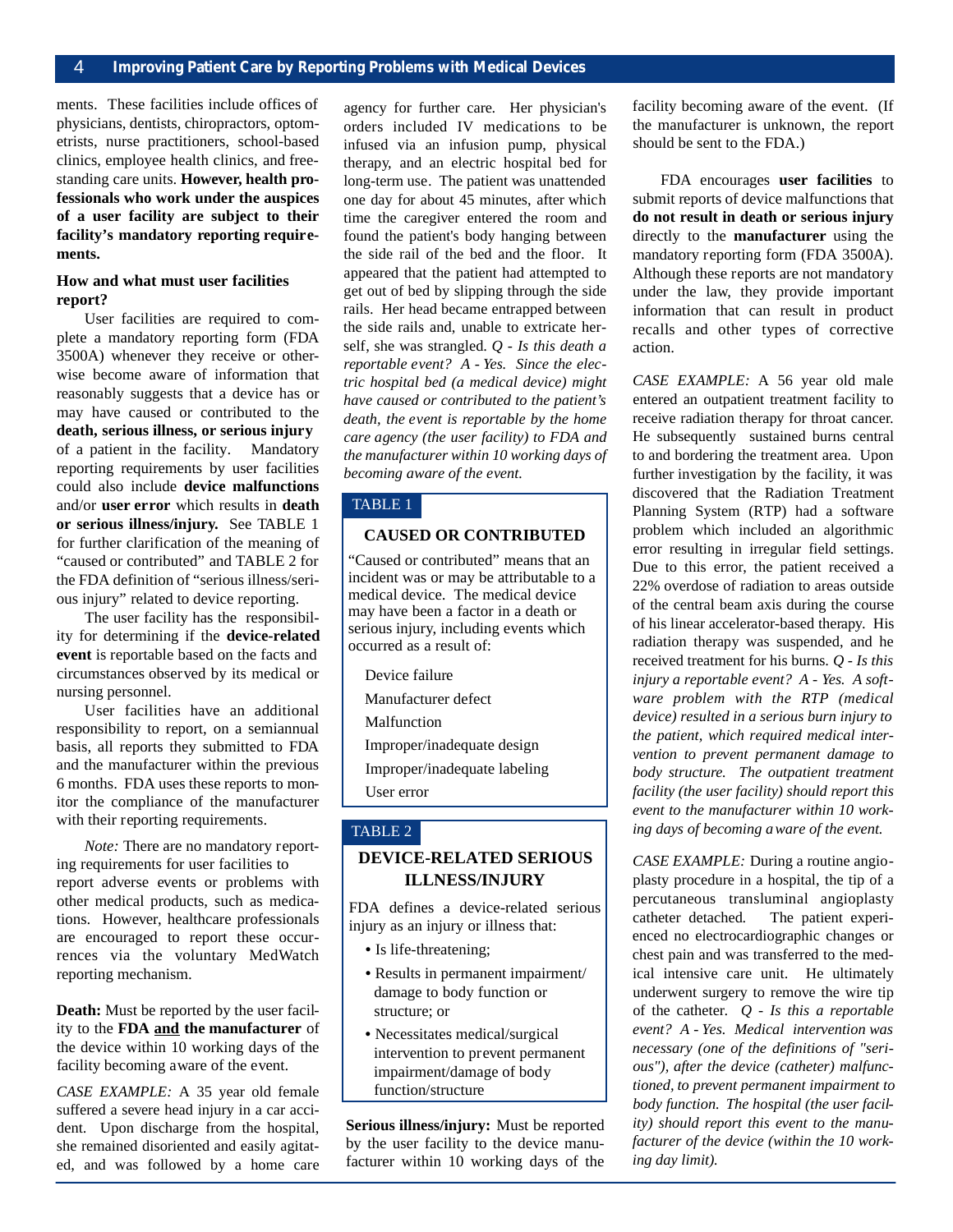*CASE EXAMPLE:* A 40 year old female undergoing a laminectomy was administered what the anesthesiologist thought to be 100% oxygen (to bring her out of anesthesia). When the patient became cyanotic, the anesthesiologist immediately removed her from the ventilator, believing it was malfunctioning. The patient was manually resuscitated. Three hours later, in the same operating room, a four month old premature infant was in surgery for a ventriculoperitoneal shunt. When the same ventilator was used, and oxygenation had been initiated, the infant became cyanotic and CPR had to be administered. Upon investigation by the hospital, it was found that the oxygen hose was inappropriately assembled into the nitrous oxide inlet and the nitrous oxide hose was inappropriately assembled into the oxygen inlet. The biomedical engineering department documented that the manufacturing firm had delivered and set up the device for use. Subsequently, no one had checked the ventilator connections prior to use of the device. *Q - Is this a reportable event? A - Yes. The incorrect a s s e m bly of the ve n t i l ator connections (medical device) resulted in a life-threatening event (one of the definitions of "serious"). This event should be reported by the hospital (the user facility) to the manufacturer (within the 10 working day limit).*

*CASE EXAMPLE:* A flash fire occurred during a blepharoplasty procedure being performed on a 40 year old male in an outpatient surgical facility. The patient was receiving oxygen via nasal cannula. The surgeon was cauterizing with an electrosurgical cutting and coagulation device when a "golf ball-sized" flash occurred. The patient's eyelashes, face, and cornea were burned. The burns were treated by debridement and ointment, and the patient ultimately required treatment by an ophthalmologist. The electrosurgical device was evaluated by the manufacturing firm and found to be functioning properly. The instruction manual contained warnings regarding fire hazards specifically with the use of electrosurgery in an oxygen enriched environment. *Q - Is this event reportable even though the labeling warns of potential fires? A - Yes. The patient required medical intervention to prevent permanent impairment after receiving an injury attributed to the use of the device. The outpatient surgical facility (the user facility) should report this event to the manufacturer within 10 work-* *ing days of becoming aware of the event.*

*CASE EXAMPLE:* A 34 year old female with a nonpalpable breast lesion discovered by mammography entered an outpatient diagnostic facility for a large core needle biopsy under stereotactic guidance. The patient experienced no discomfort after the procedure, but a subsequent mammogram revealed that metal shavings and fragments from the 14 gauge needle had remained in the breast tissue after the biopsy was performed. This was due to multiple firings of the biopsy gun into the tissue that resulted in the needle hitting the cannula, causing the burring. *Q - Is this event reportable under the law by the user facility? A - No. This is a device malfunction which did not meet the definition of a serious illness/injury. However, FDA strongly encourages user facilities to report device malfunctions to the manufacturer and/or MedWatch so that they can take appropriate action if needed.*

*CASE EXAMPLE:* A nurse in a hospital was preparing to draw up a medication into a 5 cc syringe. In the process, he noticed the markings on the syringe were at an angle that made it impossible to draw up the medication accurately. He then checked the drawer where the syringes were stored and noticed at least 10 other syringes that were mismarked. Upon opening a new box of syringes, he discovered all the syringes were correctly marked. *Q - Is this event reportable under the law by the user facility? A - No. Although this device problem is not reportable under the law, FDA would encourage the user facility to report it to the manufacturer and/or MedWatch*

# *Of special note:*

**•** Health professionals need to be aware that if a patient brings his/her own medical device (i.e., a wheelchair) into a user facility for personal use and the device causes or contributes to the patient's injury or death, the event is reportable under MDR (even though the device is not owned or leased by the user facility) because it occurred in a user facility (14) .

**•** Healthcare professionals who work in user facilities and sustain a device-related illness/injury (or death) are considered "patients" of that user facility and any serious adverse event reportable under the law would be reported as if it had happened to a patient in that facility.

#### **The role of the healthcare professional in user facility reporting:**

It is critical that health professionals working in user facilities monitor and report all device problems in accordance with the procedures established by their facility.

These procedures will probably include:

- **•** Removing the defective device from the patient area;
- **•** Labeling the device with a description of the problem and the date;
- **•** Recording the name, model number, and manufacturer of the device;
- **•** Notifying the appropriate personnel;
- **•** Filling out an incident report, and submitting all the evidence with the written report.

*CASE EXAMPLE:* A 2 year old female was admitted to the hospital with a fever of unknown origin and diagnosed with sickle cell anemia. The child was receiving D5W with potassium IV at 20 cc/hr per a large volume infusion pump. The mother, who was in the room with the child, heard the pump alarm and turned on the nurse call light. The nurse heard the pump alarming upon entering the room. The child was coughing and having difficulty breathing. When the nurse attempted to better open the patient's airway, the child became limp and unresponsive. A code was called and CPR was initiated. The patient was removed from the pump and transferred to the ICU, where she died several hours later. *Q - What would be some of the device-related actions which should be taken? A - A health professional witnessing this event needs to identify that the infusion pump might have contributed to the death of the patient. Established procedures within that facility must be followed. These procedures may include that the pump be labeled, removed from the clinical area, and checked to evaluate why it was alarming (whether it was programmed correctly, whether there appeared to be over/under infusion, whether the tubing was properly installed, etc.). The healthcare professional should also notify the appropriate personnel within his/her facility (such as the risk manager*), and complete the necessary written *report.*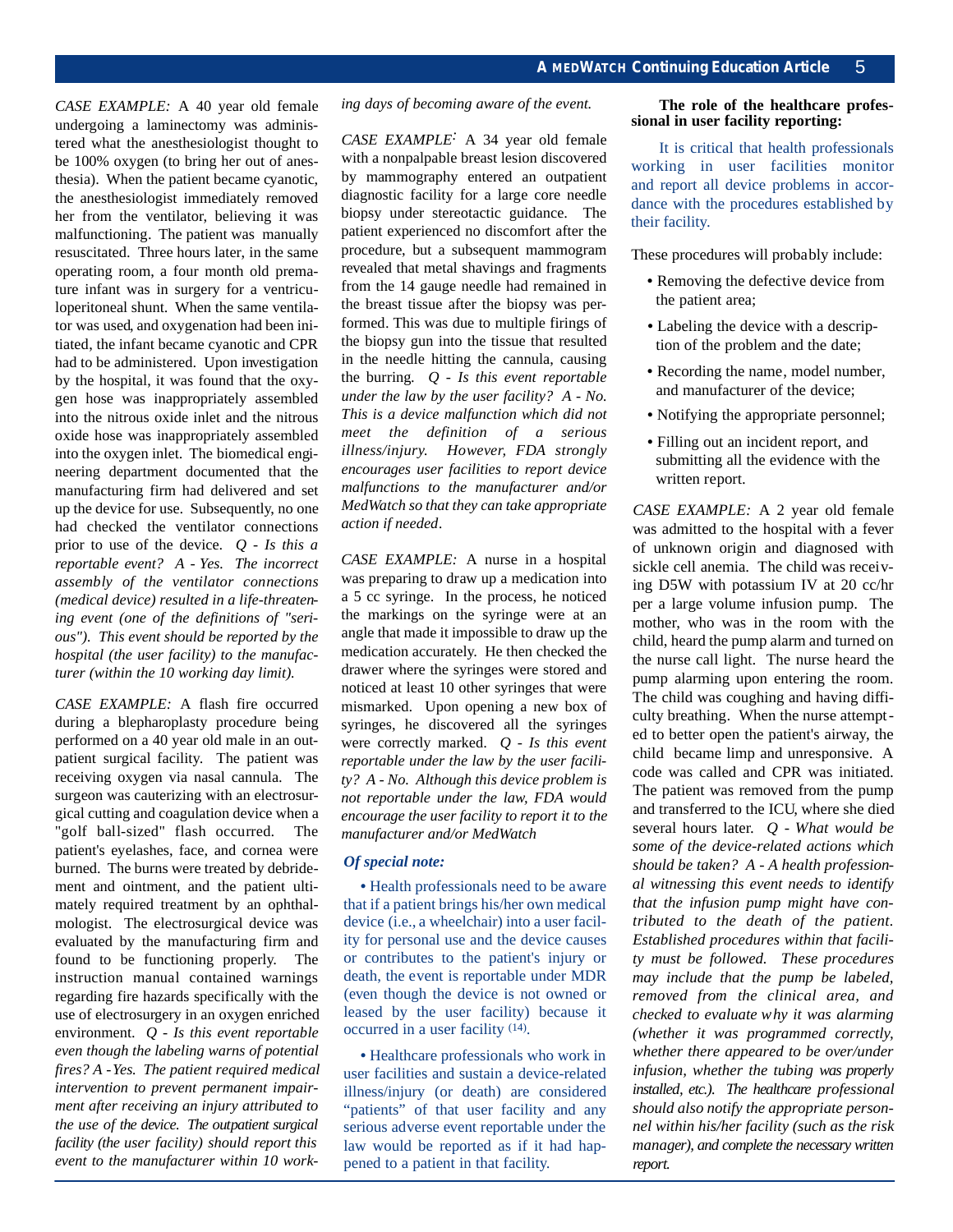Although the healthcare professional might be the one to discover the problem, the ultimate responsibility for reporting device-related events to the manufacturer and/or FDA rests with the user facility. The healthcare professional does not need to determine if a device-related incident is reportable to FDA or the manufacturer. The user facility investigating team will make this determination within the requirements of MDR.

Above and beyond following internal reporting policies in their user facility, healthcare professionals are encouraged to take an active role in developing the mandatory device monitoring system which will provide an effective mechanism for data collection, documentation, and evaluation.

The MDR regulation specifies that the following be done in all user facilities:

- **•** Obtain copies of the MDR regulation, reporting forms and instruc tions, and coding manual.
- **•** Designate an MDR contact person (e.g., the facility administrator, risk manager, or biomedical/clinical engineer). The contact person can rely on a committee to determine reportablility of events.
- **•** Develop written procedures explaining how the user facility intends to comply with MDR requirements (usually these procedures have been added to the monitoring systems already present in the facility) .
- **•** Start a file of reports and information that is sent to FDA and the manufacturer. Files must be kept not only for events which were reported, but for those not reported, and must be maintained for two years.
- **•** Develop internal systems to identify device-related events, determine which events must be reported, provide documentation of decisions, and ensure that forms are properly completed and submitted within the required time frame.

*Note:* The Joint Commission on Accreditation of Healthcare Organizations (JCAHO) will be reviewing compliance with MDR during their site visits. User facilities can also be visited by FDA investigators to determine whether they are in compliance with MDR.

### **VOLUNTARY REPORTING BY HEALTH CARE PROFESSIONALS**

The second reporting mechanism, voluntary reporting by healthcare professionals, is just as vital as mandatory MDR in protecting the safety of patients and device operators.

Under MEDWATCH, FDA's Medical Products Reporting Program, health professionals are encouraged to report serious adverse events and product problems with all medical products (i.e., drugs, biologics, medical devices, and special nutritional products, including dietary supplements, infant formulas, and medical foods) to FDA and/or the manufacturer. Health professionals use the voluntary reporting form (FDA 3500). Whenever a device fails to perform as expected, it should be kept, as well as any other material evidence that could be used if an investigation of the product is made (15) . **Medical devices should not be sent to**

# **FDA.**

The definition of a serious adverse event is broadly defined within voluntary reporting to include any patient outcome that results in death, a life-threatening event, hospitalization (initial or prolonged), disability, a congenital anomaly, or if medical or surgical intervention was required to prevent permanent damage. Health professionals do not need to prove causality; a suspected possible association between a product and an adverse patient outcome is sufficient reason to report.

FDA is also interested in reports of product problems such as inaccurate or unreadable labeling, packaging or product mix-up, contamination or stability problems, defective devices, or product confusion (caused by name, labeling, design, or packaging).

# **When can the voluntary system be used to report problems with medical devices?**

1. To report medical device events occurring in clinical settings which are **exempt** from user facility reporting (such as the office of a physician, nurse practitioner, or dentist). Events that are particularly important to report are serious device malfunctions that result in a death or injury, or when a device-related condition is created that may be unsafe, hazardous, or otherwise presents a public health concern. FDA is not interested in reports from health professionals if personal preference is at issue rather than device performance.

**2.** To report some medical device events occurring within a user facility (it is usually the user facility that makes the decision to file a voluntary device report). User facilities are encouraged to use the mandatory version of the form, FDA **3500A**, even though the reporting is voluntary, because the 3500A requests additional necessary information about the device incident.

- **•** Voluntary reporting is appropriate for a "near miss" (i.e., under slightly different circumstances, a serious injury or death might have occurred) When a potential hazard is recognized, corrective action should always be taken. FDA encourages the voluntary reporting of "near misses" to the device manufacturer (16) .
- The voluntary reporting mechanism can also be used for reporting user error not resulting in death or serious illness/injury, because such events may indicate that the labeling for a device does not provide adequate directions for use or adequate warnings (17).
- **•** Finally, voluntary reporting of device-related problems in a user facility is appropriate for device-relat ed events not reportable under the law (i.e., not causing or contributing to serious illness/injury or death) which affect product quality such as defective devices, inaccurate or unreadable product labeling, packaging or product mix-up, contamination, or stability problems.

**It is important to note that voluntary reporting on the FDA 3500 by health professionals does not satisfy their user** facility's medical device reporting **requirements under MDR. Health pro**fessionals should follow the internal incident reporting procedures within their facilities for all device-related **events. However, health professionals can file an individual report using the FDA 3500 form.**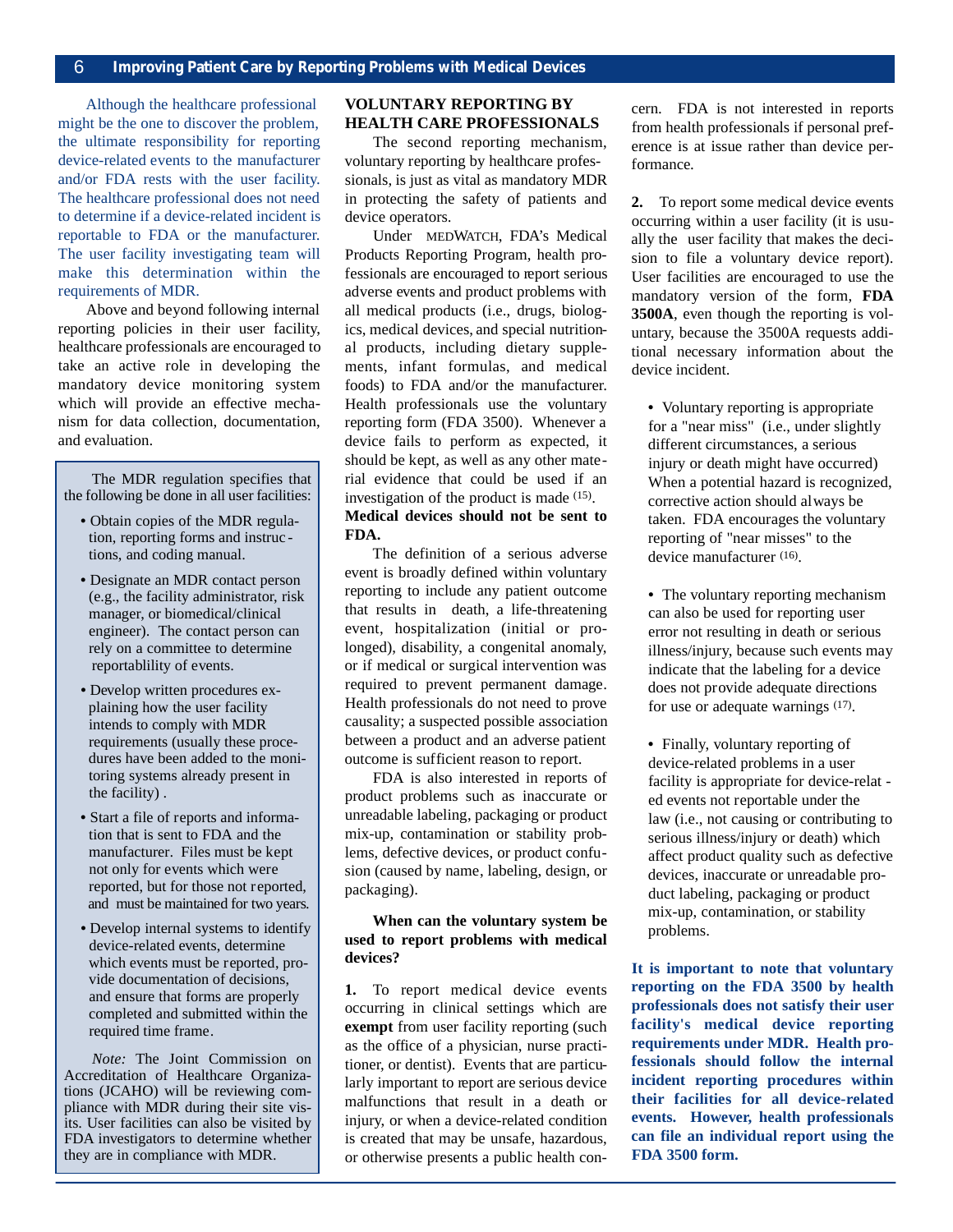# **WHAT HAPPENS TO YOUR REPORT?**

# **Reports sent to the device manufacturers:**

Upon receiving a report from a user facility or an individual healthcare professional, a manufacturer must investigate, evaluate, and identify the underlying causes of any adverse event reported to them. (The manufacturer usually contacts the reporter to obtain as much information as possible so that the manufacturer can investigate the event and complete their report to FDA.) FDA periodically inspects manufacturers for compliance with manufacturing and reporting requirements. In addition, device distributors must also report device-related deaths, serious injuries, serious illnesses, and malfunctions to FDA with a copy to the manufacturer (18). In some cases the problem might be resolved by means of relabeling or a recall. For example, Med-Watch received a call from a dental office reporting that an employee had been momentarily unable to release her hand from an ultrasonic cleaning device. FDA's investigation revealed that there was electrical leakage from the lid even though the unit was turned off. In another incident, an electrical fire started in an ultrasonic device that had been turned off prior to cleaning. The manufacturer identified the cause of the problem and initiated a recall<sup>(1)</sup>.

#### **Reports Sent to FDA:**

When FDA receives a report from a user facility or an individual health professional, it is entered in the medical device postmarket surveillance database, and subsequently compared to other information. Part of this review is to evaluate any past problems with the device, particularly those which may present an immediate risk to the public health. All voluntary reports that are received by MedWatch are sent to the manufacturer for follow-up. FDA staff also look at actual or potential risk, and ensure that appropriate corrective action is initiated. Not all reports involve problems that require immediate resolution. FDA continually reviews the database to detect problems, trends, and potential hazards.

As a result of such trend analysis, FDA staff noticed a gradual increase in the number of deaths associated with the use of hospital bed side rails (19). Between January 1990 and June 1995, FDA received 102 reports of head and body entrapment incidents involving hospital bed side rails. Although one entrapment occurred with a 2 year old patient, the majority of deaths and injuries involved elderly patients. This prompted FDA to mail a Safety Alert entitled *Entrapment Hazards with Hospital Bed Side Rails* on August 23, 1995 to over 94,000 hospitals, nursing homes, hospices, nursing associations, and home healthcare agencies.

Each year, FDA receives approximately 100,000 reports through the MDR route and 5,000 device reports through the voluntary MedWatch route. Nurses are active device reporters, submitting about 25% of the voluntary device reports (biomedical engineers and other technicians/ technologists submit about 21%, risk managers about  $13%$ , and physicians about 8%). The remainder of the voluntary reports are submitted by pharmacists and dentists, with about 17% from non-health professionals.

# **Confidentiality and Public Availability of Reports**

FDA is aware that health professionals are concerned about the issue of confidentiality and public availability of reports.

**Voluntary Reports** (reported on FDA 3500) from health professionals:

The patient's identity is held in strict confidence by FDA and protected to the fullest extent of the law. FDA will not release any patient identifiers to the public. Healthcare professionals can assist in this process by not using the patient's name, initials, or other identifying information in block A1 (patient identifier) on the reporting form (i.e., leave it blank).

The reporter's identity, including the identity of a self-reporter, may be shared with the manufacturer unless requested otherwise (there is a check-off box on the form). However, FDA will not disclose the reporter's identity in response to a request from the public, pursuant to the Freedom of Information Act.

On July 3, 1995, FDA published a

regulation that extends this protection by preempting state discovery laws for voluntary reports held by drug, biologic, and medical device manufacturers (20) .

**Mandatory Reports** (reported on FDA 3500A) from user facilities:

Certain information from user facility reports is available for public disclosure. Prior to public disclosure, FDA will delete:

**•** Any information that constitutes trade secret or confidential commercial or financial information;

**•** Any personal, medical, and similar information (including the serial number of implanted devices) which would constitute an unwarranted invasion of privacy; and

**•** Any names and other identifying information of a third party voluntarily submitting an MDR report. This includes physicians, nurses, other healthcare professionals, or other hospital employees, unless they are the designated MDR contact person.

# **PROVIDING FEEDBACK TO HEALTH CARE PROFESSIONALS**

Reports from health professionals and other sources provide valuable information about device problems. When risks or potential risks associated with the use of medical devices are identified by FDA, the agency issues a Notice (or letter), a Public Health Advisory, or a Safety Alert. This information is then mailed to hospital administrators, risk managers, biomedical engineers, pharmacists, and other agencies. It is also sent (via email or fax) to the MedWatch Partners, representing more than 130 health professional specialty organizations.

A Notice is usually a letter to healthcare professionals or healthcare organizations from FDA. Two recent examples are the April 17, 1997 Notice alerting health professionals to a potential infection problem with medical devices that are rented or leased by healthcare facilities, and the June 13, 1997 Notice entitled *Radioactivity in Radiation Protection Devices.*

A Public Health Advisory is generally issued when there has been a problem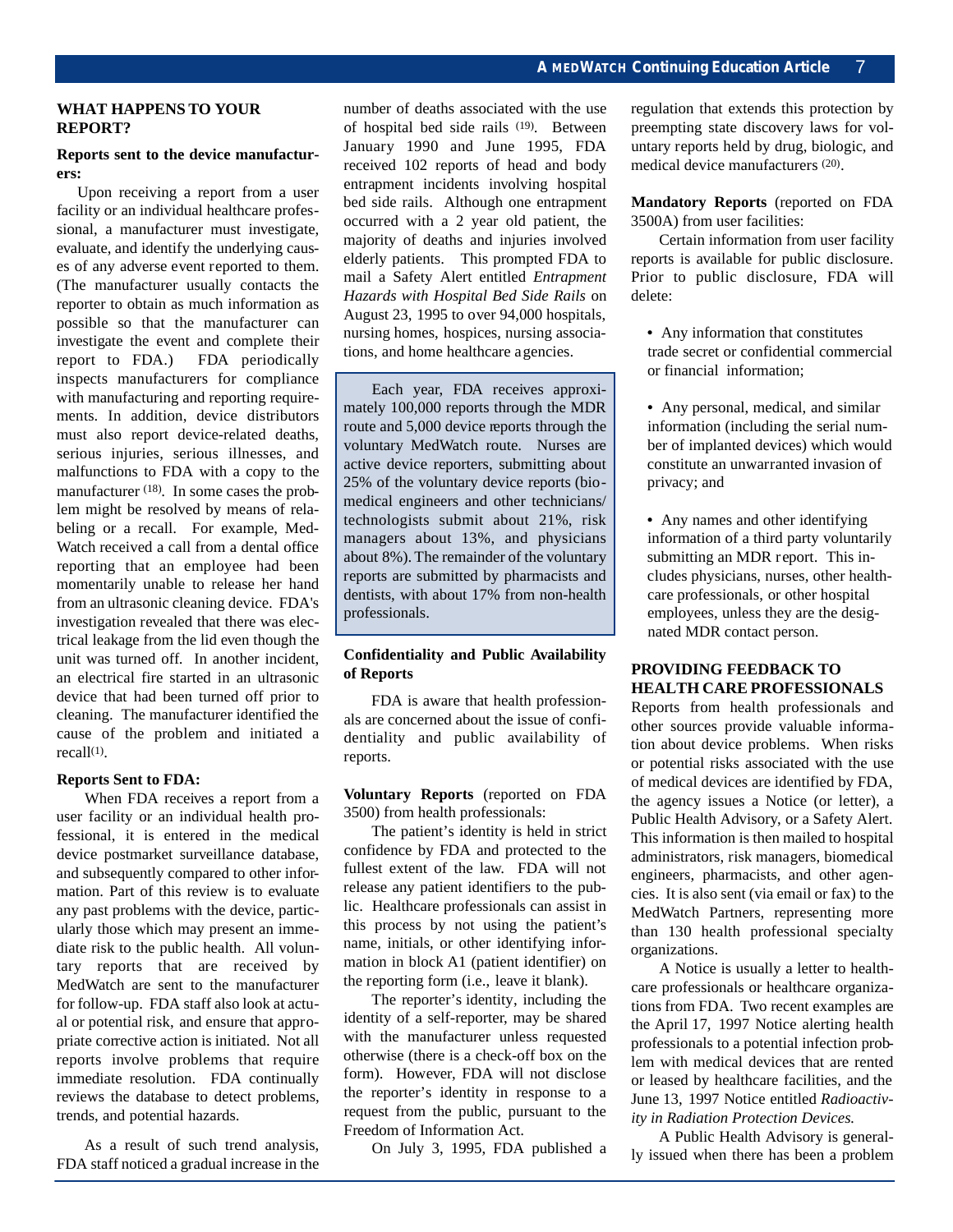# 8 **Improving Patient Care by Reporting Problems with Medical Devices**

identified with a device and describes potential risk. For example, FDA issued a Public Health Advisory on March 21, 1994 entitled *Avoiding Injuries from Rapid Drug or IV Fluid Administration*.

A Safety Alert discusses an occurrence that has actually caused or contributed to a death or serious injury. For example, a dialysis facility submitted an MDR report about an incident involving eight patients who had exhibited various symptoms during dialysis, including severe hypotension. FDA then ordered an inspection of the dialysis facility during which the investigators discovered high

serum aluminum levels in patients treated at the facility. Further investigation revealed that aluminum from components in the dialysate storage and delivery system was leaching into the dialysate solution. This led to an FDA Safety Alert, *A l u m i num and Other Trace Element Contamination in Dialysis Facilities* (May 20, 1992), directed to physicians and nurs- $\mathsf{es}^{(1)}$ .

See TABLE 3 for a list of recent Notices, Public Health Advisories, and Safety Alerts.

Health professionals can access important safety information on the FDA

# TABLE 3

# **NOTICES, PUBLIC HEALTH ADVISORIES, AND SAFETY ALERTS ISSUED BY FDA SINCE 1995:**

**Notices:**

| August 13, 1997   | Notice About Vacuum Loss in Electronic Resonating<br>Components       |
|-------------------|-----------------------------------------------------------------------|
| August 5, 1997    | Update to Radioactivity in Radiation Protection Devices               |
| June 17, 1997     | FDA Warns Consumers on Dangerous Products Promoted<br>on the Internet |
| June 13, 1997     | Radioactivity in Radiation Protection Devices                         |
| May 21, 1997      | Steam Re-Sterilization Causes Deterioration of Zirconia               |
|                   | Ceramic Heads of Total Hip Prostheses                                 |
| April 17, 1997    | Potential Infection Problem With Medical Devices Rented or            |
|                   | Leased by Health Care Facilities                                      |
| December 16, 1996 | <b>Important Information Relating to Cellulose Acetate</b>            |
|                   | Dialyzers                                                             |
| October 10, 1996  | Dear Manufacturers and Users of Lasers for Refractive                 |
|                   | Surgery                                                               |
| October 11, 1995  | Urgent Notice About Recalled Blood-Glucose Test Strips                |

#### **Public Health Advisories:**

| July 25, 1997<br>Limitation of <i>Toxoplasma</i> IgM Commercial Test Kits           |  |
|-------------------------------------------------------------------------------------|--|
| July 7, 1997<br>Assays for Antibodies to <i>Borrelia burgdorferi</i> ; Limitations, |  |
| Use, and Interpretation for Supporting a Clinical Diagnosis                         |  |
| of Lyme Disease                                                                     |  |
| June 17, 1996<br>Potential Risk of Spontaneous Combustion in Large                  |  |
| <b>Quantities of Patient Exam Gloves</b>                                            |  |
| Hazards Associated with the Use of Electric Heating Pads<br>December 12, 1995       |  |
| October 16, 1995<br>Retinal Photic Injuries from Operating Microscopes During       |  |
| <b>Cataract Surgery</b>                                                             |  |
| <b>Safety Alerts:</b>                                                               |  |
| March 24, 1997<br>Risks of Devices for Direct Detection of Group B                  |  |
| Streptococcal Antigen                                                               |  |

August 23, 1995 Entrapment Hazards with Hospital Bed Side Rails

To obtain copies, call (301) 594-3068, or access them at www.fda.gov (click "Medical Devices/Radiological Health," "Program Areas," and then "Safety Alerts and Advisories"). This information as well as safety information about other medical products can also be found on the MedWatch home page (www.fda.gov/medwatch).

home page: **www.fda.gov.** For devicerelated information, click "Medical Devices/Radiological Health," "Program Areas," and then "Safety Alerts and Advisories." This information as well as additional safety information about other FDA regulated medical products can be accessed on the MEDWATCH home page: **www.fda.gov/medwatch.** The MedWatch page contains information about reporting, letters, advisories, and alerts, summaries of safety-related drug labeling changes, and MEDWATCH continuing education articles.

For health professionals who cannot access the home pages, FDA publishes the "Medical Bulletin" which contains articles by FDA staff and highlights important new safety information. For a free subscription, call MEDWATCH at 1-800-FDA-1088 (press "0" at the initial message).

#### **SUMMARY**

Although medical devices have saved countless lives, their use has also created the risk of serious injury or death (21). In today's busy and high-tech healthcare environment, health professionals cannot rely solely on precaution to eliminate all the problems (including user error) which can arise from medical device defects or malfunctions (9). In addition, the sheer number of medical devices currently on the market makes it unlikely that product-related patient injuries can ever be completely eliminated $(8,10)$ .

Healthcare practitioners are major contributors to the knowledge base related to device use and safety through astute monitoring, rapid identification of devicerelated problems, and reporting these problems. An understanding of the voluntary and mandatory mechanisms for reporting will ensure that device problems are reported appropriately and in a timely manner. As the primary users of medical equipment for direct patient care, healthcare professionals have the training and expertise to improve patient care by reporting actual and suspected problems with medical devices.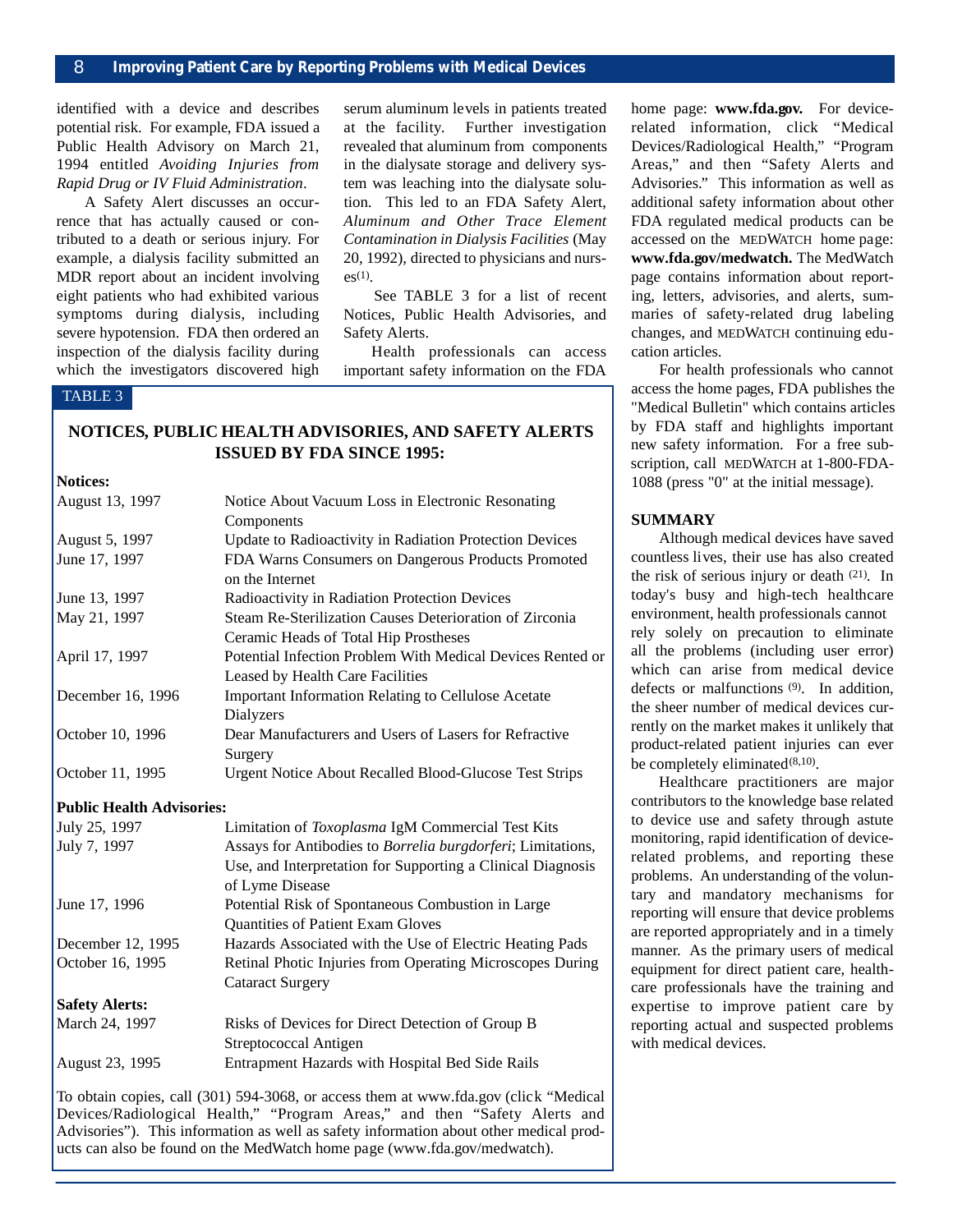# **HOW TO OBTAIN FORMS AND INSTRUCTIONS**

#### **Voluntary** (FDA 3500) form for reporting by health professionals:

- By mail or fax: call 1-800-FDA-1088 (follow instructions for health professional or press "0" during the initial message )
- By internet: www.fda.gov/medwatch (click on "How to Report", then "Reporting by Health Professionals"). Print the form or download as a PDF file. There is also form software which can be downloaded and used to complete the forms using a personal computer. After the initial entries are made, the completed form can be printed and mailed to FDA and/or the manufacturer. This software does not permit electronic submission of reports. If you prefer a copy of the free software on disk, call 1-800-FDA-1088 (press 0), or e-mail MedWatch (medwatch@bangate.fda.gov). Note: the form software contains both the FDA 3500 and the FDA 3500A forms.

#### **Mandatory** (FDA 3500A) form for reporting by user facilities:

- By mail or fax: call 1-800-FDA-1088 (press "0" during the initial message)
- By internet: www.fda.gov (click on "Medical Devices/Radiological Health," "Program Areas," "Medical Device Reporting," and "Forms and Instructions." Print the form or download as a PDF file. There is also form software which can be downloaded and used to complete the forms using a personal computer. After the initial entries are made, the completed form can be printed and mailed to FDA and/ or the manufacturer. This software does not permit electronic submission of reports. If you prefer a copy of the free software on disk, call 1-800-FDA-1088 (press 0), or e-mail MedWatch (medwatch @ bangate. fda.gov). Note: the form software contains both the FDA 3500 and the FDA 3500A forms.

**Mandatory** (3500A): • By mail: FDA

> MDR Reporting PO Box 3002

Mark the envelope: "User Facility Report"

Center for Devices & Radiological Health

Rockville, MD 20847-3002

#### **HOW TO REPORT TO FDA**

#### **Voluntary** (3500):

- By mail (postage-paid form) MedWatch The FDA Medical Products Reporting Program Food and Drug Administration 5600 Fishers Lane Rockville, MD 20852-9787
- By phone: 1-800-FDA-1088
- By fax: 1-800-FDA-0178
- By internet: available late 1997

#### **QUESTIONS ABOUT REPORTING?**

| <b>Voluntary:</b> | Contact the MedWatch office                                                                               |                              |                                                                                       |
|-------------------|-----------------------------------------------------------------------------------------------------------|------------------------------|---------------------------------------------------------------------------------------|
|                   | Phone: 1-800-FDA-1088 (press 0) or (301) 443-0117 (local)                                                 |                              |                                                                                       |
|                   | Fax: 1-800-FDA-0178 or (301) 443-5776 (local)                                                             |                              |                                                                                       |
|                   | E-mail: medwatch@bangate.fda.gov                                                                          |                              |                                                                                       |
|                   | MedWatch<br>Mail:                                                                                         |                              |                                                                                       |
|                   | FDA, HF-2                                                                                                 |                              |                                                                                       |
|                   |                                                                                                           | 5600 Fishers Lane, Room 9-57 |                                                                                       |
|                   | Rockville, MD 20857                                                                                       |                              |                                                                                       |
| <b>Mandatory:</b> | Reporting Systems & Monitoring Branch (HFZ-533)<br>FDA, CDRH<br>1350 Piccard Drive<br>Rockville, MD 20850 |                              |                                                                                       |
|                   |                                                                                                           |                              | Phone numbers for specific questions (Please use fax numbers except for emergencies): |
|                   | Interpretation of policy<br>$(301)$ 827-0038 (fax)                                                        |                              | $(301)$ 594-2735 (voice)                                                              |
|                   | Individual 3500A or semi-annual reports                                                                   |                              |                                                                                       |
|                   | $(301)$ 827-0038 (fax)                                                                                    |                              | $(301)$ 594-2731 (voice)                                                              |
|                   | Emergencies outside of normal East Coast business hours                                                   |                              |                                                                                       |
|                   | $(301)$ 443-1240 (fax)                                                                                    |                              | $(301)$ 443-3757 (voice - 24 hours/day)                                               |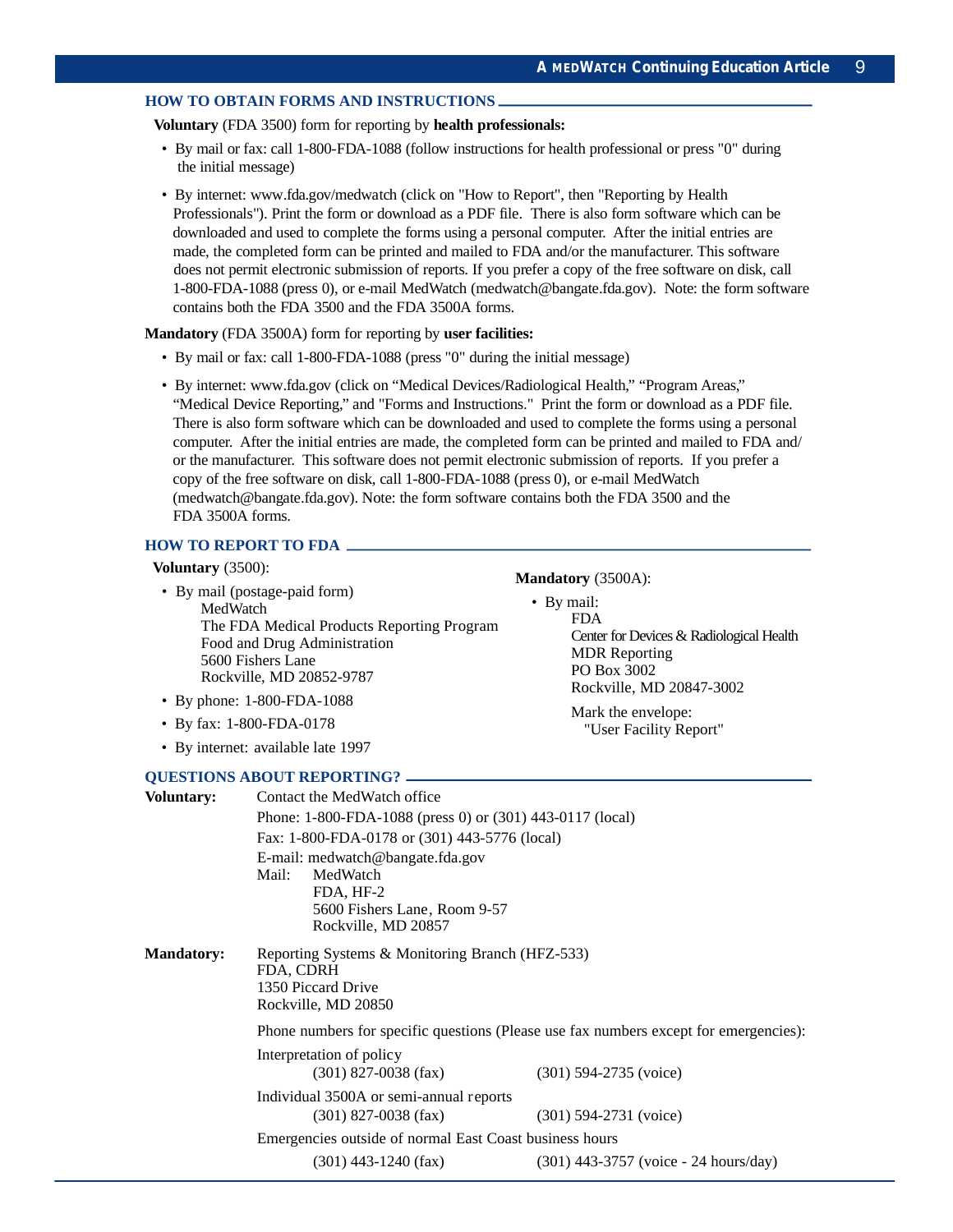# 10 **Improving Patient Care by Reporting Problems with Medical Devices**

# **1. Which of the following products**  *ARE* FDA-regulated medical devices?

- A. Examination gloves
- B. Software to run an MRI machine
- C. Home pregnancy kit
- D. All of the above

### **2. Which of the following is** *NOT* **true about the premarket review of medical devices?**

- A. Clinical studies must be conducted if the manufacturer files a premarket approval application to market a device.
- B. The premarket review process guarantees the safety and effectiveness of medical devices.
- C. The manufacturer must develop good testing and manufacturing practices prior to marketing a device.
- D. A premarket notification can be filed by a manufacturer who can demonstrate the similarity of the new device with those already on the market.

### **3. Which of the following statements emphasizes the importance of post market surveillance by healthcare professionals?**

- A. Problems related to durability of a device will only be seen upon actual use in patients.
- B. The majority of medical devices do not undergo clinical trials.
- C. Premarket testing cannot detect problems with devices that may occur in certain clinical situations.
- D. All the above statements are true.

# **4. Which of the following is** *NOT* **considered one of the three broad categories of medical device adverse events?**

- A. Use Problems
- B. Clinical Problems
- C. Labeling Problems
- D. Device Problems

# **SELF-ASSSESSMENT QUESTIONS**

- **5. Which of the following is** *NOT* **a device user facility?**
	- A. An oral surgeon's office
	- B. A home healthcare agency
	- C. A diagnostic laboratory
	- D. A nursing home

# **6. Which of the following is** *NOT* **a reportable event under MDR?**

- A. Device user error resulting in the death of a hospital patient
- B. A life-threatening device-related event which occurred in an a ambulance
- C. Death of a patient due to a medical device which occurred in a physician's office
- D. A serious injury to a patient which occurred in an outpatient mammography unit.

# **7. Which of the following IS true for healthcare professionals working in a device user facility?**

- A. Health professionals are responsible for determining if a device-related event is reportable under MDR.
- B. Health professionals must report device-related events according to their facility's procedures.
- C. The responsibility for reporting device-related death or serious injury events rests ultimately with the health professional.
- D. Healthcare professionals should not play any role in helping their facilities identify devicerelated events.

#### **8. Which of the following incidents must be reported by the user facility under MDR?**

- A. The serious illness of a patient in a hospital which might have been caused by a drug
- B. Confusing instructions about the operation of a medical device
- C. Serious injury to a patient possibly caused by a medical device in a nurse practitioner's office

D. A device malfunction in a same-day surgical facility which results in the death of a patient

# **9. Which of the following device reports would NOT be of interest to FDA?**

- A. Problems noted during the maintenance or servicing of a device which could affect the safe use of the device
- B. Serious injury as a result of a rented hospital bed to a patient under the care of a home health agency
- C. A health professional's individual preference for a particular device
- D. User error caused by confusing device instructions

# **10. Which of the following statements is NOT true?**

- A. Reports from health professionals and other sources provide valuable information about device problems.
- B. To ensure the safety of medical devices, FDA can utilize mechanisms such as relabeling, Public Health Advisories, Safety Alerts, and recalls.
- C. Manufacturers are not required to investigate, evaluate, and identify the underlying causes of device adverse events reported to them.
- D. If a product is not a medication (drug or biologic) and it is used for treatment or diagnosis, it is probably a medical device.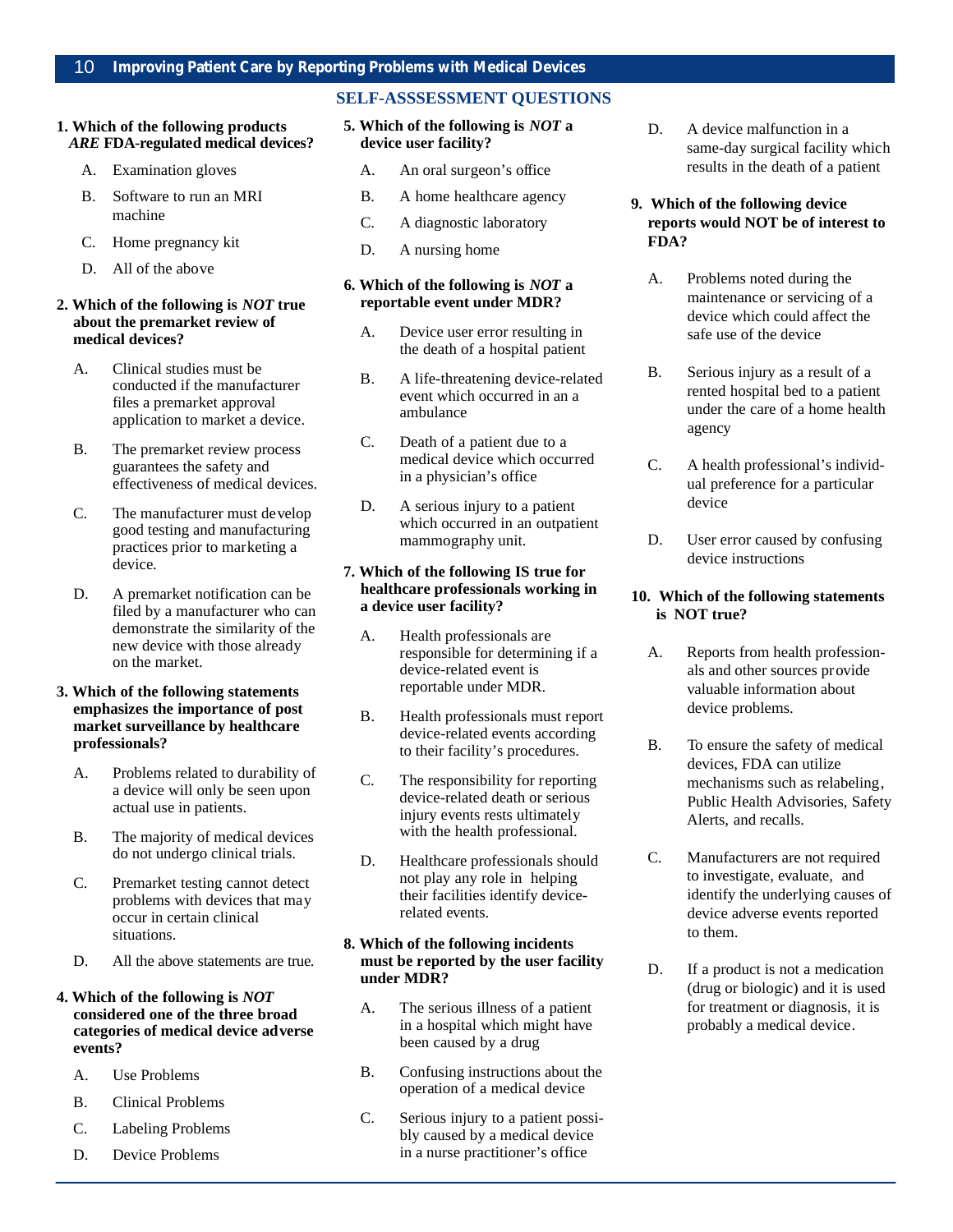This CME activity is jointly sponsored by the Uniformed Services University of the Health Sciences (USUHS) and the U.S. Food and Drug Administration.

USUHS is accredited by the Accreditation Council for Continuing Medical Education to sponsor continuing medical education for physicians.

USUHS designates this continuing medical education activity for a maximum of 2.0 hours in Category 1 toward the Physician's Recognition Award of the American Medical Association.

Physician participants should claim only the hours of credit actually earned in studying this CME enduring material.

This education design II activity for 2.2 contact hours is sponsored by the Uniformed Services University of the Health Sciences (USUHS) which is accredited as a provider of continuing education in nursing by the American Nurses Credentialing Center's Commission on Accreditation.

To receive certification of continuing medical education or nursing education credit the participant must:

- Answer at least 8 of the 10 self-assessment questions correctly
- Provide the required information on the answer sheet below
- 

Participants receiving a failing grade will be notified *NOTE: THIS PROGRAM EXPIRES ON SEPTEMBER 30, 1999* 

# **Please Note:**

 $\frac{1}{1}$ 

- Do not mail answer sheet if it was previously faxed or submitted via internet.
- Continuing education credit for this article can be awarded only once.
- To check on the status of your certificate, call Gale White at 800-FDA-1088 (press "0") or (301) 443-0117.

| <b>MEDICAL DEVICE REPORTING</b>                                                                                                                           |                                             | <b>MEDWATCH</b>                                |  |  |                                                                    |
|-----------------------------------------------------------------------------------------------------------------------------------------------------------|---------------------------------------------|------------------------------------------------|--|--|--------------------------------------------------------------------|
|                                                                                                                                                           | APPLICATION FOR CONTINUING EDUCATION CREDIT |                                                |  |  |                                                                    |
| 1. 2. 3. 4. 5. 5. 8. 7. 8. 9. 9. 10. 10.                                                                                                                  |                                             |                                                |  |  |                                                                    |
|                                                                                                                                                           |                                             |                                                |  |  |                                                                    |
|                                                                                                                                                           |                                             |                                                |  |  |                                                                    |
|                                                                                                                                                           |                                             |                                                |  |  |                                                                    |
|                                                                                                                                                           |                                             |                                                |  |  |                                                                    |
|                                                                                                                                                           |                                             |                                                |  |  |                                                                    |
|                                                                                                                                                           |                                             |                                                |  |  |                                                                    |
| Amount of time spent completing this CE program: _____hours (must be completed for CME credit)                                                            |                                             |                                                |  |  |                                                                    |
| 1. The information presented is relevant to my clinical practice                                                                                          |                                             |                                                |  |  | $Y$ N                                                              |
| 2. Was the material new for you?                                                                                                                          |                                             |                                                |  |  | $Y \tN$                                                            |
| 3. Was the material presented clearly?                                                                                                                    |                                             |                                                |  |  | $Y \t N$                                                           |
| 4. Was the material covered adequately?                                                                                                                   |                                             |                                                |  |  | $\sqrt{Y}$ $\sqrt{N}$                                              |
| 5. Can you describe what constitutes a medical device?                                                                                                    |                                             |                                                |  |  | $\frac{Y}{1}$ M                                                    |
| 6. Can you explain the importance of medical device postmarket surveillance?                                                                              |                                             |                                                |  |  | $Y \t N$                                                           |
| 7. Can you list the three broad types of medical device adverse events?                                                                                   |                                             |                                                |  |  | $\sqrt{Y}$ N                                                       |
| 8. Are you able to define your responsibility to report adverse events?                                                                                   |                                             |                                                |  |  | $Y \t N$                                                           |
| 9. Can you define the user facility's responsibility to report to FDA and/or manufacturers?                                                               |                                             |                                                |  |  | $\frac{Y}{1}$ $\frac{Y}{1}$                                        |
| 10. Are you able to describe ways in which FDAinforms health professionals about<br>medical device safety?                                                |                                             |                                                |  |  | $\begin{array}{ccc}\n&\quad \text{Y} &\quad \text{N}\n\end{array}$ |
| 11. Would you like to see more CE courses from FDA?                                                                                                       |                                             |                                                |  |  | $Y \t N$                                                           |
|                                                                                                                                                           |                                             |                                                |  |  |                                                                    |
| Please send me a free copy of The FDA Desk Guide for Adverse Event and Product Problem Reporting<br>(contains voluntary reporting forms and instructions) |                                             |                                                |  |  |                                                                    |
|                                                                                                                                                           |                                             | Mail the completed answer sheet by 9/30/99 to: |  |  |                                                                    |

**or submit your answers online (www.fda.gov/medwatch)**